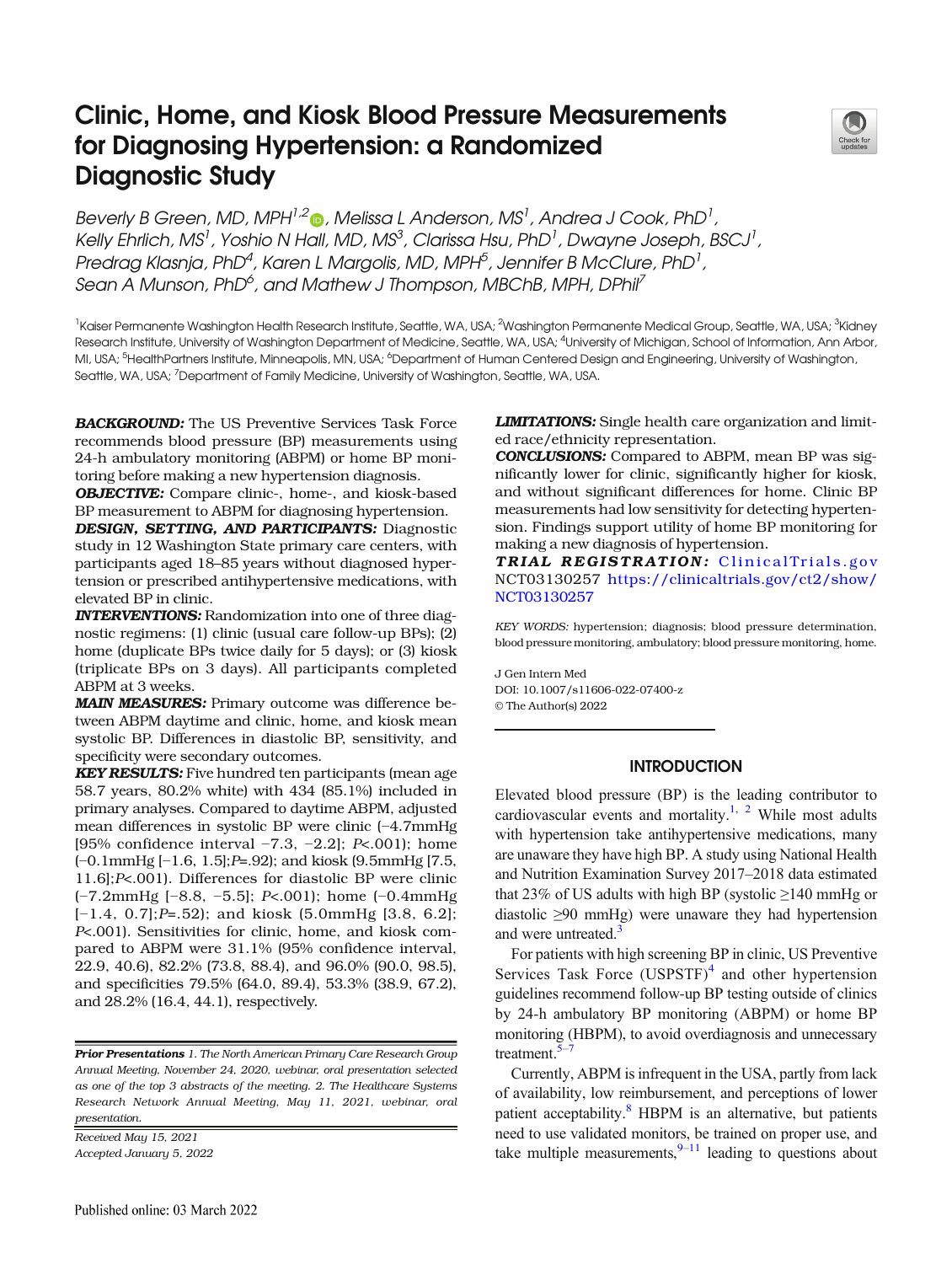the accuracy of using HBPM to diagnose hypertension. BP kiosks in pharmacies or clinic waiting areas are an alternative for HBPM, but to our knowledge, no studies have compared kiosk to ABPM for making a new hypertension diagnosis. Blood Pressure Checks for Diagnosing Hypertension (BP-CHECK) was a randomized diagnostic study comparing the accuracy of clinic BP, HBPM, and kiosk BPs to ABPM for making a new diagnosis of hypertension.

#### **METHODS**

## Setting and Population

The setting was 12 KPWA primary care centers in Western Washington. Enrollment was May 11, 2017, to March 4, 2019. Study design and methods were published.<sup>[12](#page-7-0)</sup> Electronic health records (EHRs) were used to identify individuals aged 18–85 with elevated BP (≥138 mmHg systolic or ≥88 mmHg diastolic at last outpatient visit) with no hypertension diagnosis in the prior 2 years and no prescribed antihypertensive medications in the prior 12 months. EHR data were used to exclude patients with BP  $\geq$ 180 mmHg systolic or  $\geq$ 110 mmHg diastolic; pregnancy; life-limiting illness (e.g., end-stage renal failure); and conditions that might make participation difficult (e.g., dementia) or BP monitoring less accurate (e.g., atrial fibrillation).

Potentially eligible individuals were mailed an invitation with a study description and \$2 bill and called to confirm eligibility. Those willing to participate were scheduled for screening visits. At visits, a research assistant confirmed individuals had not engaged in heavy exercise, used tobacco, or had caffeinated drinks in the prior 30 min. Individuals sat in a chair with back support and the upper left arm was measured with an appropri-ately sized cuff used.<sup>[11](#page-7-0)</sup> After 5 minutes' rest, BP was measured twice 1 min apart using a validated Omron 907XL monitor.<sup>13</sup>

Individuals with BP  $\geq$ 140 mmHg systolic or  $\geq$ 90 mm Hg diastolic on both measurements were eligible. Those with mean  $\geq$ 180 mmHg systolic or  $\geq$ 110 mm Hg diastolic were excluded and told to make a physician's appointment.

## Randomization and Blinding

The biostatistician used R statistical software (version 3.2.2) to randomly assign patients to clinic, home, or kiosk groups. Randomization was stratified by clinic, age  $\leq 60$  or  $\geq 60$ years), and mean baseline systolic BP (<150 or  $\geq$ 150 mmHg), with random block sizes of 3 or 6 within each stratum. Except for study biostatisticians, investigators were blinded until all outcome data were collected. Participants and study staff were aware of group assignments.

## Diagnostic Tests

The clinic group received routine care for high BP at KPWA. Participants were instructed to make an appointment at their clinic for a BP recheck. Clinic BP measurements are usually taken by a medical assistant using a wall-mounted aneroid BP monitor (Welch Allyn Tyco) $^{14}$  $^{14}$  $^{14}$  or, less frequently, with a validated oscillometric BP monitor (GE CARESCAPE V100).<sup>[15](#page-7-0)</sup> For high initial BP (systolic BP  $\geq$ 140 mmHg or diastolic BP  $\geq$ 90 mmHg), standard procedure is to measure BP again after at least 5 min. $16$  If BP is elevated again, the patient's clinician is notified to make a plan and a follow-up BP-check visit is scheduled. These steps are repeated until BP is <140/90 mmHg.

Home participants received a validated Bluetooth-enabled oscillometric Omron N786 BP monitor $17$  with an appropriately sized upper-arm cuff to take duplicate measurements twice daily for 5 days: after rising and at bedtime (total 20 measure-ments).<sup>[18](#page-7-0)</sup> Home BPs were collected by study staff via Bluetooth.

Kiosk participants were asked to measure BP using validated PharmaSmart BP kiosks<sup>19</sup> at KPWA clinics or nearby pharmacies, with triplicate measurements on three separate days[.20](#page-8-0) Measurements were linked to participants via a kiosk smartcard and collected using the vendor's cloud-based service.

Clinic, home, and kiosk participants received verbal and written instructions. All participants received the same reminder 2 weeks after their initial visit to complete their diagnostic assignment if they had not already done so.

## Reference Standard

All participants were asked to return at 3 weeks for ABPM diagnostic testing by validated Welch Allyn 7100 ABPM (cuff size based on arm circumference, non-dominant arm), $^{21}$  measuring BP every 30 min, 7AM to 11PM, and hourly, 11PM to 7AM. Patient participants and their physicians received ABPM results and were advised to follow up on tests that were positive for hypertension. ABPM results and communications were documented in the EHR (home and kiosk BPs were not).

#### **Outcomes**

The primary outcome was participant's mean systolic BP for assigned diagnostic method using all available BP data. Mean diastolic BP and diagnostic accuracy were secondary outcomes. Daytime ABPM was defined as the mean of BPs collected 7AM-11PM. Nighttime plus daytime measurements were used for secondary outcomes of mean 24-h and mean nighttime ABPM. Adverse events potentially related to study participation were reported using the question: "Since your last research visit, have you experienced any new or serious health concerns?" BP outcomes at 6 months included receipt of a new hypertension diagnosis in the EHR (based on new ICD-10 code I-11, I-12, or 1-13). Prespecified subgroup comparisons were based on potential to influence diagnostic performance: baseline systolic BP (<150 mmHg vs.  $\geq$ 150); age ( $<60$  vs.  $\geq<60$  years); arm size ( $<33$  vs.  $\geq>32$  cm); body mass index (BMI as  $kg/m^2$  $kg/m^2$ ; <30 vs. ≥30); cardiovascular disease (CVD) risk; and race.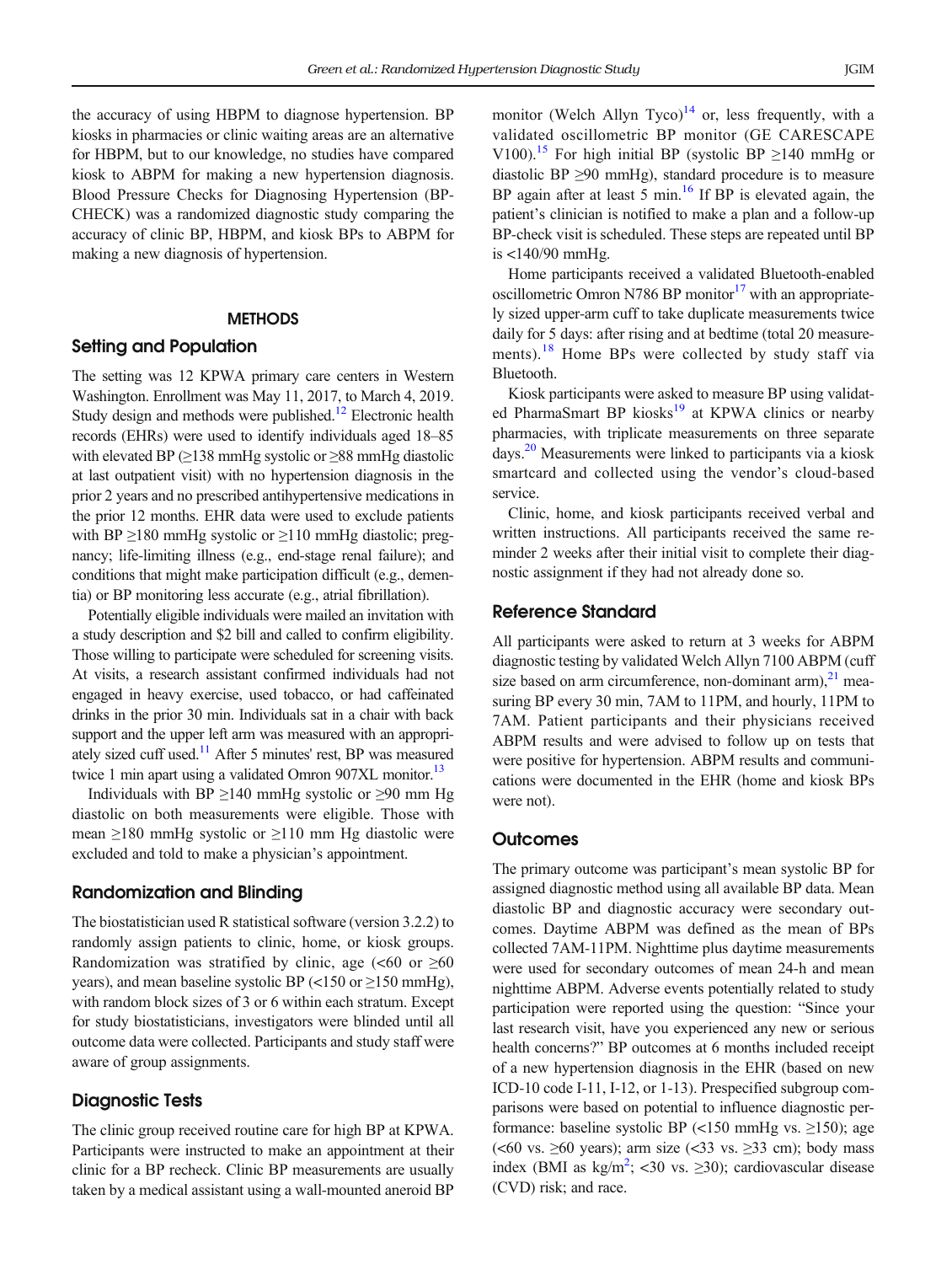### Sample Size

With a sample size of 510 (170 per group) and assuming an outcome ascertainment rate of at least 80%, we could detect a 4.1-mmHg difference in systolic and a 2.8-mmHg difference in diastolic BP between any two groups (assuming standard deviation 12.1 mmHg systolic and 8.3 mmHg diastolic). BP differences and standard deviation were based on prior studies comparing clinic, home, and kiosk BP to ABPM.<sup>[18,](#page-7-0) [20,](#page-8-0) [22](#page-8-0)</sup>

### Analyses

Primary and secondary outcomes were analyzed among participants completing ≥1 BP diagnostic test measurement and  $\geq$ 14 daytime reference test ABPM measurements.<sup>[23](#page-8-0)</sup> Group differences in the comparability of the diagnostic test systolic BP relative to ABPM (primary outcome), were assessed using linear regression models with the dependent variable defined as within-person difference in systolic BP between the mean diagnostic test and ABPM measures. Models included indicators for diagnostic group, with adjustment for age, sex, BMI, education, and baseline systolic and diastolic BP. Generalized estimating equations with robust standard error were used to relax normality assumptions.[24](#page-8-0) Fisher protected least significant difference approach was used to protect against multiple comparisons, requiring that the omnibus test of any differences between groups was statistically significant before making pairwise comparisons.[25](#page-8-0) To address bias due to missing data, a sensitivity analysis was conducted using inverse probability weighting for the primary analysis population only. Group differences for diastolic BP measurement (secondary outcome) were assessed using similar methods. In exploratory analyses, we restricted analyses to those defined a priori as adherent to assigned diagnostic regimen, based on evidence for home and kiosk,  $18$ ,  $20$  and usual care for clinic: clinic, 1 outpatient clinic BP; home, 16 measurements over ≥4 days; kiosk, 6 measurements over ≥2 days. Effect modification by baseline BP and participant characteristics (e.g., age, race) was assessed by including interactions between diagnostic method and subgroups. Bland-Altman plots were used to show agreement between diagnostic BP measurements and ABPM.

Secondary analyses assessed the diagnostic performance of clinic, home, and kiosk BP measures by estimating the sensitivity and specificity of each diagnostic method compared to the reference standard, daytime ABPM. Hypertension diagnosis according to the reference standard was defined as mean daytime ABPM systolic ≥135 mmHg and/or diastolic ≥85 mmHg. For each diagnostic method, we defined a positive test as mean diagnostic BP above a threshold for hypertension of systolic BP ≥140 mmHg and/or diastolic BP ≥90 mmHg for clinic and systolic ≥135 mmHg and/or diastolic ≥85 mmHg for home and kiosk.<sup>[26,](#page-8-0) [27](#page-8-0)</sup> Sensitivity was estimated by fitting a logistic regression model with an indicator for a positive test result as the dependent variable and diagnostic group as the dependent variable among participants with hypertension by

ABPM. Specificity estimates were similar but with an indicator for a negative test result as dependent variable and diagnostic group as independent variable among participants without hypertension by ABPM. We also estimated positive and negative predictive values, and positive and negative likelihood ratios for each group. Exploratory analyses estimated these diagnostic metrics for a variety of systolic/diastolic pairs of thresholds for defining a positive diagnostic test using receiver operating characteristic (ROC) curves and computed area under the curve (AUC) separately for systolic and diastolic BP. AUC was not calculated for the curve based on systolic/diastolic pairs, because there is no way to vary the paired thresholds across the range of possible values.

Additional exploratory analyses included diagnostic performance assessment using the following: (a) mean 24-h ABPM instead of daytime ABPM as the reference standard with hypertension thresholds of mean systolic ≥130 mmHg and mean diastolic ≥80 mmHg and (b) American College of Cardiology/American Heart Association (ACC/AHA) recommendations for diagnosing stage 1 hypertension (≥130 mmHg systolic or ≥80 mmHg diastolic for mean daytime ABPM, clinic, home, and kiosk BP)[.5,](#page-7-0) [26](#page-8-0) Analyses used Stata statistical software (release 15). Statistical inference used 2-sided hypothesis tests, and significance threshold  $P<.05$ .

## RESULTS

We mailed 9434 invitation letters to patients with EHR data showing BP  $\geq$ 138/88 at their last clinic visit, no hypertension diagnosis, and no antihypertensive medications (Fig. [1](#page-3-0)). Ineligibility was most commonly because BPs were not elevated at the screening visit. Patient characteristics were similar across randomization groups, with 48% female, 80% white, mean age 59 years, and mean baseline BP 150/88 mmHg (Table [1](#page-4-0)). Among those randomized to clinic, home, and kiosk, 142 (82.6%), 152 (89.4%), and 140 (83.3%) had sufficient BP data for primary analyses (Fig. [1,](#page-3-0) Appendix Table 1). ABPM adherence was similar across groups with 91.6% overall completion.

# Primary and Secondary Outcomes

Compared to mean daytime ABPM, adjusted mean differences in systolic BP were as follows: clinic (−4.7 mmHg [95% confidence interval −7.3, −2.2]; *P*<.001); home (−0.1 mmHg [−1.6, 1.5]; P=.92); and kiosk (9.5 mmHg [7.5, 11.6]; P<.001) (Table [2](#page-4-0)). Differences for diastolic BP were as follows: clinic (−7.2 mmHg [−8.8, −5.5]; P<.001); home (−0.4 mmHg [−1.4, 0.7]; P=.52); and kiosk (5.0 mmHg [3.8, 6.2]; P<.001). Bland-Altman plots demonstrate the variability of within-person differences (Appendix Figure 1).

Using a diagnostic threshold of daytime mean ABPM ≥135 mmHg systolic or ≥85 mmHg diastolic, 71.7% of participants tested positive for hypertension. Sensitivities for detecting hypertension were 31.1% (95% CI 22.9, 40.6) clinic, 82.2% (73.8, 88.4) home, and 96.0% (90.0, 98.5) kiosk. Specificities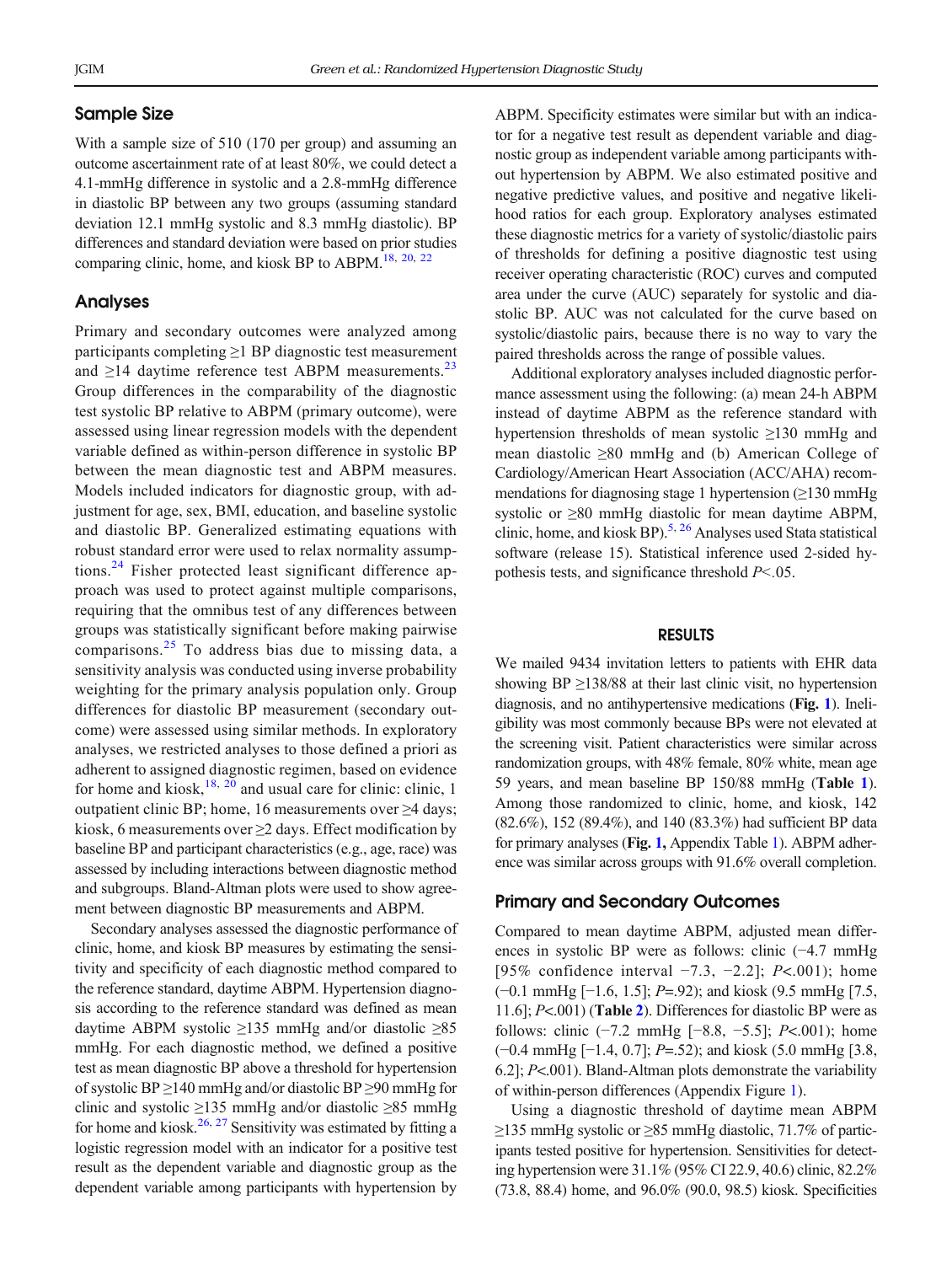<span id="page-3-0"></span>

Figure 1 Recruitment, randomization, and follow-up in the BP-CHECK Study. The most common reasons for ineligibility on the follow-up call after invitation letters were sent were going out of town  $(>2$  weeks in the next 2 months),  $n=509$ ; leaving the health plan,  $n=174$ ; and unable to converse in English, n=174. Abbreviations: BP, blood pressure; ABPM, 24-h ambulatory blood pressure monitoring.

were 79.5% (64.0, 89.4) clinic, 53.3% (38.9, 67.2) home, and  $28.2\%$  (16.4, 44.1) kiosk (**Table [3](#page-5-0)**). False positive rates were 5.6% clinic, 13.8% home, and 20.0% kiosk.

Area under the curve (AUC) analyses for systolic BP (Appendix Figure 2) suggested that HBPM (AUC 0.77, CI 0.69, 0.84) performed better than clinic (AUC 0.64, CI 0.54, 0.71) and similar to kiosk (AUC 0.75, CI 0.70, 0.84) for identifying elevated systolic BP compared to ABPM. For diastolic BP, kiosk (AUC 0.86, CI 0.79, 0.92) performed better than both clinic (AUC 0.75, CI 0.67, 0.83) and HBPM (AUC 0.75, CI 0.67, 0.92). However, caution should be used in interpreting these results as hypertension diagnosis is based on either a high systolic BP or high diastolic BP and not each value separately. Using a variety of thresholds for receiver operating characteristic (ROC) curves demonstrated that home and kiosk performed better than clinic over a range of BP thresholds (Fig. [2](#page-5-0)). While diagnostic accuracy was similar for home and kiosk, thresholds needed to achieve similar sensitivity and specificity were higher for clinic.

# Sensitivity and Exploratory Analyses

Planned sensitivity analyses used inverse probability weighting to account for missing outcome data (Appendix Table 2),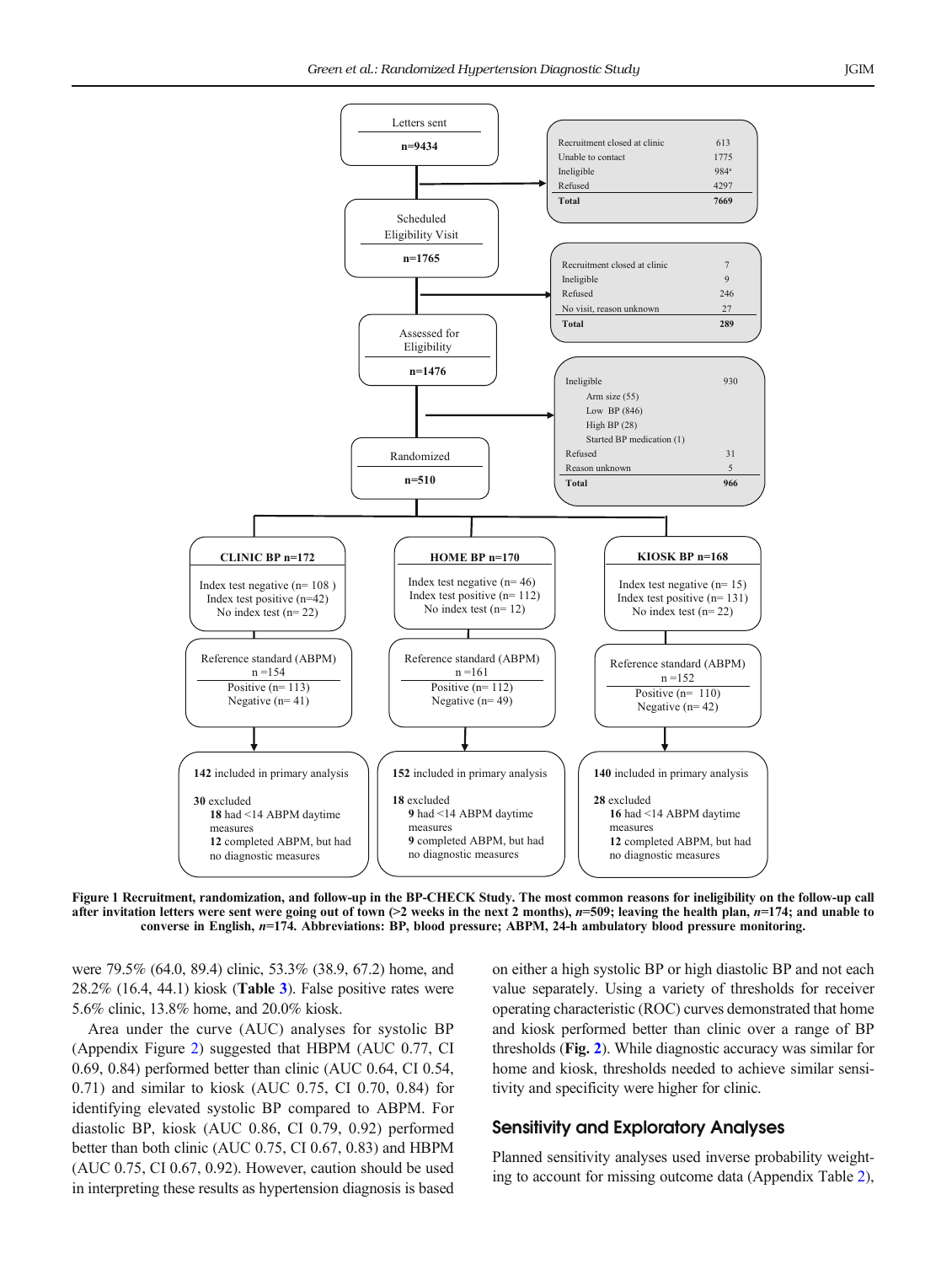<span id="page-4-0"></span>

|                                                               | <b>Clinic BP</b> | <b>Home BP</b> | Kiosk BP    |
|---------------------------------------------------------------|------------------|----------------|-------------|
| Number of participants                                        | $N = 172$        | $N = 170$      | $N = 168$   |
| Age, mean in years (SD)                                       | 58.1 (14.2)      | 59.3 (13.2)    | 58.9 (12.9) |
| Sex, $n$ $(\%)$                                               |                  |                |             |
| Female                                                        | 82 (47.7)        | 86 (50.6)      | 79 (47.0)   |
| Race, $n$ (%) <sup>†</sup>                                    |                  |                |             |
| White                                                         | 136(79.1)        | 137 (80.6)     | 136(81.0)   |
| African American                                              | 13(7.6)          | 13(7.7)        | 8(4.8)      |
| Asian                                                         | 9(5.2)           | 10(5.9)        | 9(5.4)      |
| Other race:                                                   | 14(8.1)          | 10(5.9)        | 15(8.9)     |
| Hispanic, $n$ (%)                                             | 8(4.8)           | 3(1.8)         | 8(4.9)      |
| Education, $n(\%)$                                            |                  |                |             |
| High school or less                                           | 20(11.9)         | 16(9.5)        | 16(9.6)     |
| Some college                                                  | 44 (26.2)        | 48 (28.6)      | 51 (30.7)   |
| College graduate                                              | 52 (31.0)        | 50 (29.8)      | 48 (28.9)   |
| Graduate degree                                               | 52 (31.0)        | 54 (32.1)      | 51 (30.7)   |
| BMI, mean (SD)                                                | 31.3(6.9)        | 30.4 (6.7)     | 28.7(4.9)   |
| Diabetes, $n$ (%)                                             | 4(2.3)           | 5(2.9)         | 4(2.4)      |
| Upper left arm circumference, cm, mean $(SD)\$ §              | 32.9(4.3)        | 32.5(3.8)      | 32.0(4.1)   |
| Cardiovascular disease, $n$ (%)                               | 1(0.6)           | 1(0.6)         | 1(0.6)      |
| Moderate-to-high risk for cardiovascular disease $(\%)^{\Pi}$ | 91 (53.9)        | 92 (54.8)      | 88 (53.7)   |
| Baseline systolic BP mmHg, mean (SD)                          | 149.4 (9.8)      | 149.9(11.0)    | 150.1(9.4)  |
| Baseline diastolic BP mmHg, mean (SD)                         | 88.5 (9.3)       | 87.9 (9.2)     | 88.0 (9.6)  |

| Table 1 Baseline Characteristics of Study Participants by Randomization Group* |  |
|--------------------------------------------------------------------------------|--|
|--------------------------------------------------------------------------------|--|

\*Missing: Hispanic (n=9), education (n=8), BMI (n=8), diabetes (n=2), CVD (n=2), CVD risk (n=9)

† The eligibility phone survey collected race using a categorical race question, with an "other" option. If the question was not answered, categorical race data from the electronic health record were used.

‡ Other race: kiosk (American Indian/Alaskan Native=2; multi-racial=6; other self-reported categories=7); home (Pacific Islander/Native Hawaiian=2; multi-racial=4; other self-reported categories=4); clinic (American Indian/Alaska Native=1; multi-racial=6, other self-reported categories=7) Upper left arm circumference at the midpoint between the olecranon process and acromion prominence

 ${}^{I\!I}$ Moderate-to-high risk for CVD was defined as age  $\geq$ 75, statin prescribed in the past 12 months, or  $\geq$ 15% 10-year risk using Framingham equations <sup>[43](#page-8-0),</sup> [44.](#page-8-0) When cholesterol laboratory data were unavailable, BMI was used to calculate CVD risk  $45$ ,

¶ Baseline BP measures are the mean of two measurements at the baseline study visit

Abbreviations: BMI, body mass index (weight in kilograms divided by height in meters squared); BP, blood pressure; CVD, cardiovascular disease; SD, standard deviation; mmHg, millimeter of mercury

or were limited to participants adherent to protocol based on a prespecified number of clinic, home, or kiosk BP measurements (Appendix Table 3). Results did not differ from the main analyses. Using ABPM 24-h mean BP with diagnostic threshold  $\geq$ 130 mmHg systolic or  $\geq$ 80 mmHg (Appendix Table 4), or ABPM nighttime BP (Appendix Table 5) with diagnostic threshold  $\geq$ 120 mmHg systolic or  $\geq$ 70 mmHg made little difference in clinic, home, and kiosk diagnostic performance. Using ACC/AHA thresholds for stage 1 hypertension (systolic BP  $\geq$ 130 mmHg or diastolic BP  $\geq$ 80 mmHg) increased hypertension prevalence to 86.2% and improved the sensitivity of clinic, home, and kiosk, but at the expense of specificity

|                     |                  | <b>Daytime</b><br><b>ABPM</b> | <b>Diagnostic</b><br>protocol | Adjusted† mean difference<br>(diagnostic-ABPM) |                      |  |
|---------------------|------------------|-------------------------------|-------------------------------|------------------------------------------------|----------------------|--|
|                     | $\boldsymbol{N}$ | Mean (SD)                     | Mean (SD)                     | Mean<br>difference $(95\% \text{ CI})$         | P-value <sup>+</sup> |  |
| <b>Systolic BP</b>  |                  |                               |                               |                                                |                      |  |
| Clinic              | 142              | 138.7 (11.8)                  | 133.9 (13.5)                  | $-4.7$ ( $-7.3$ , $-2.2$ )                     | < 0.001              |  |
| Home                | 152              | 137.2 (10.7)                  | 137.1 (11.5)                  | $-0.1$ (-1.6, 1.5)                             | 0.92                 |  |
| Kiosk               | 140              | 137.4 (11.5)                  | 147.1 (14.0)                  | 9.5(7.5, 11.6)                                 | < 0.001              |  |
| <b>Diastolic BP</b> |                  |                               |                               |                                                |                      |  |
| Clinic              | 142              | 86.0(8.9)                     | 79.2(8.3)                     | $-7.2$ (-8.8, -5.5)                            | < 0.001              |  |
| Home                | 152              | 86.0 (8.5)                    | 85.8 (8.2)                    | $-0.4$ (-1.4, 0.7)                             | 0.52                 |  |
| Kiosk               | 140              | 86.8 (9.9)                    | 91.2(10.3)                    | 5.0(3.8, 6.2)                                  | < 0.001              |  |

Table 2 Differences in Mean Systolic and Diastolic Diagnostic BP and Mean Daytime ABPM by Randomization Group\*

\* Among individuals who had ≥1 diagnostic (clinic, home, kiosk) measurement, and ≥14 daytime ABPM measurements

+Linear regression models adjusted for age, sex, body mass index, education, and baseline systolic and diastolic BP (from screening visit), estimated with generalized estimating equations with robust (sandwich) variance estimation

‡ P-value for mean difference between each method and ABPM. We also tested the difference between groups for the outcome of mean difference between diagnostic and ABPM measures. Differences in systolic BP were significant at P<.001 for clinic vs. home and home vs. kiosk, and P.002 for clinic vs. home. Adjusted mean difference in diastolic BP between groups was significant at P<.001 for clinic vs. home, clinic vs. kiosk, and home vs. kiosk. Abbreviations: ABPM, ambulatory blood pressure monitoring; SD, standard deviation; CI, confidence interval; BP, blood pressure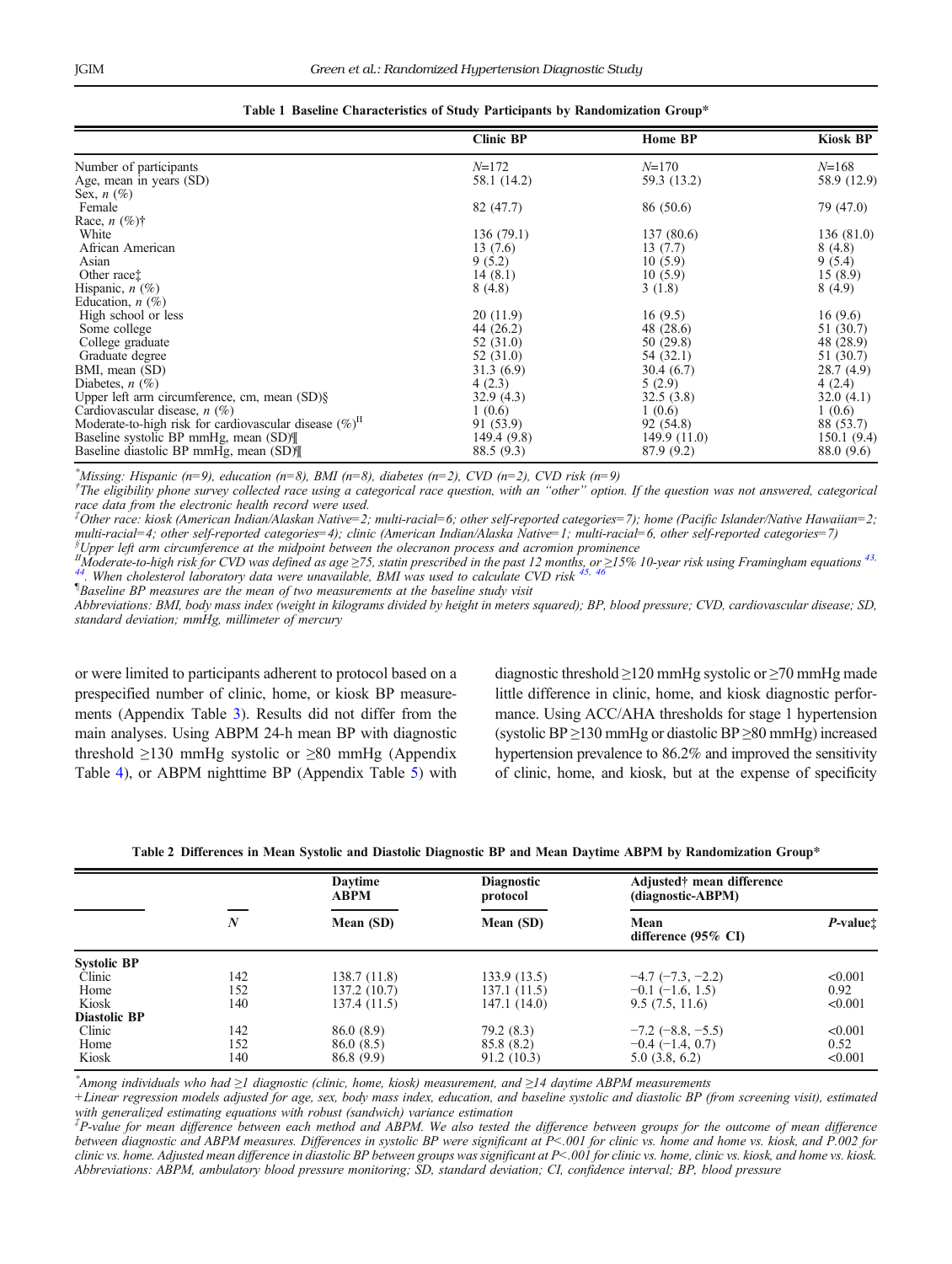|  | Table 3 Diagnostic Performance of Clinic, Home, and Kiosk BP Monitoring Compared to Mean Daytime ABPM <sup>**†</sup> |  |  |  |  |  |
|--|----------------------------------------------------------------------------------------------------------------------|--|--|--|--|--|
|  |                                                                                                                      |  |  |  |  |  |

<span id="page-5-0"></span>

|                                                                 | <b>Clinic</b>     | Home                  | <b>Kiosk</b>      |
|-----------------------------------------------------------------|-------------------|-----------------------|-------------------|
|                                                                 | $N = 142$         | $N = 152$             | $N = 140$         |
| Reference test (ABPM) positive for hypertension, $\%^{\dagger}$ | 72.5              | 70.4                  | 72.1              |
| Sensitivity, $\%$ (95 $\%$ CI)                                  | 31.1(22.9, 40.6)  | 82.2 (73.8, 88.4)     | 96.0 (90.0, 98.5) |
| Specificity, $% (95% CI)$                                       | 79.5 (64.0, 89.4) | 53.3 (38.9, 67.2)     | 28.2 (16.4, 44.1) |
| Positive predictive value, $\%$ (95\% CI)                       | 80.0(64.8, 89.7)  | 80.7(72.2, 87.1)      | 77.6 (69.5, 84.1) |
| Negative predictive value, $\%$ (95\% CI)                       | 30.4(22.3, 40.0)  | 55.8 (40.9, 69.8)     | 73.3 (46.7, 89.6) |
| Positive likelihood ratio (95% CI)                              | 1.51 (0.77, 2.99) | $1.76$ $(1.27, 2.44)$ | 1.34(1.09, 1.63)  |
| Negative likelihood ratio (95% CI)                              | 0.87(0.71, 1.07)  | 0.33(0.20, 0.54)      | 0.14(0.05, 0.41)  |
| True positive (hypertension), $n$ (%)                           | 32(22.5)          | 88 (57.9)             | 97 (69.3)         |
| True negative (normotensive), $n$ (%)                           | 31 (21.8)         | 24 (15.8)             | 11(7.9)           |
| False positive, $n$ (%)                                         | 8 (5.6)           | 21 (13.8)             | 28(20.0)          |
| False negative (missed hypertension), $n$ (%)                   | 71 (50.0)         | 19(12.5)              | 4(2.9)            |
| Correctly classified, %                                         | 44.4              | 73.7                  | 77.1              |

\* Among individuals who had <sup>≥</sup>1 diagnostic (clinic, home, kiosk) measurement, and <sup>≥</sup>14 daytime ABPM measurements. †

<sup>†</sup>Diagnostic thresholds were ≥140 mmHg systolic and/or ≥90 mmHg diastolic for clinic and ≥135 and/or ≥85 mmHg for home, kiosk, and ABPM  $P^{\dagger}$ Prevalence of hypertension based on ABPM was 71.7% across all groups combined

Abbreviations: BP, blood pressure; ABPM, ambulatory BP monitoring; CI, confidence interval; mmHg, millimeter of mercury

(Appendix Table 6). Very high Clinic BPs  $(≥160/100 \text{ mmHg})$ , specificity 94.9%) provided some assurance that white coat hypertension could be ruled out (Appendix Table 7).

#### Subgroup Analyses

Differences between mean daytime ABPM and mean clinic, home, and kiosk systolic and diastolic BP and diagnostic performance varied little by patient characteristics (Appendix Table A8.a-c).

#### Intermediate Outcomes

Among the 71.7% (335/467) of individuals with hypertension based on ABPM testing (reference standard), 40.9% (137/335) had a hypertension diagnosis recorded in the EHR by their provider between the baseline and 6-month follow-up visit, with no differences by randomization group.



Figure 2 Receiver operating characteristic curves based on paired systolic/diastolic thresholds. TPR, true positive rate; FPR, false positive rate.

# Adverse Events

No adverse events related to clinic, home, or kiosk BP monitoring were reported. ABPM-related adverse events were reported by 36 participants with 39 complaints: arm discomfort  $(n=20)$ , skin irritation  $(n=7)$ , sleep disturbance  $(n=7)$ , and anxiety or restlessness  $(n=5)$ .

#### **DISCUSSION**

In a real-world diagnostic study conducted in primary care, home mean systolic and diastolic BP did not differ significantly from ABPM. In contrast, clinic BPs were significantly lower and kiosk BPs were significantly higher than ABPM.

A systematic review for the USPSTF evaluated the accuracy of office-based BPs compared to ABPM for screening and confirming hypertension.<sup>6, [7](#page-7-0)</sup> Most but not all studies found that office-based BPs were higher than ABPM. $6, 7$  $6, 7$  Most studies used automated oscillometric or manual mercury BP monitors with attention to optimal technique and multiple measurements averaged. In our study, BP measurements were mainly by medical assistants as part of usual care, typically using aneroid syphyngomanometers. Possible explanations for our finding of clinic BP lower than ABPM include improper measurement technique (e.g., not inflating cuff above true systolic BP, deflating cuff too rapidly, difficulties discerning Korotkoff sounds), end-number rounding, and unintentional bias toward lower BP readings.<sup>28, [29](#page-8-0)</sup> Our findings align with a cluster randomized trial that found systolic BP 7.5 mmHg lower in clinics using manual measurements than clinics with BP measured by validated oscillometric automated monitors  $(P<.001)$ , with substantial reductions in end-number rounding (systolic BP manual 71%, versus automated 18%;  $P < .001$ ).<sup>[30](#page-8-0)</sup> Routine use of automated monitors, especially with multiple readings taken over several minutes, could lead to average clinic BPs closer to ABPM; $^{31, 32}$  $^{31, 32}$  $^{31, 32}$  however, this practice is uncommon in the USA. $33$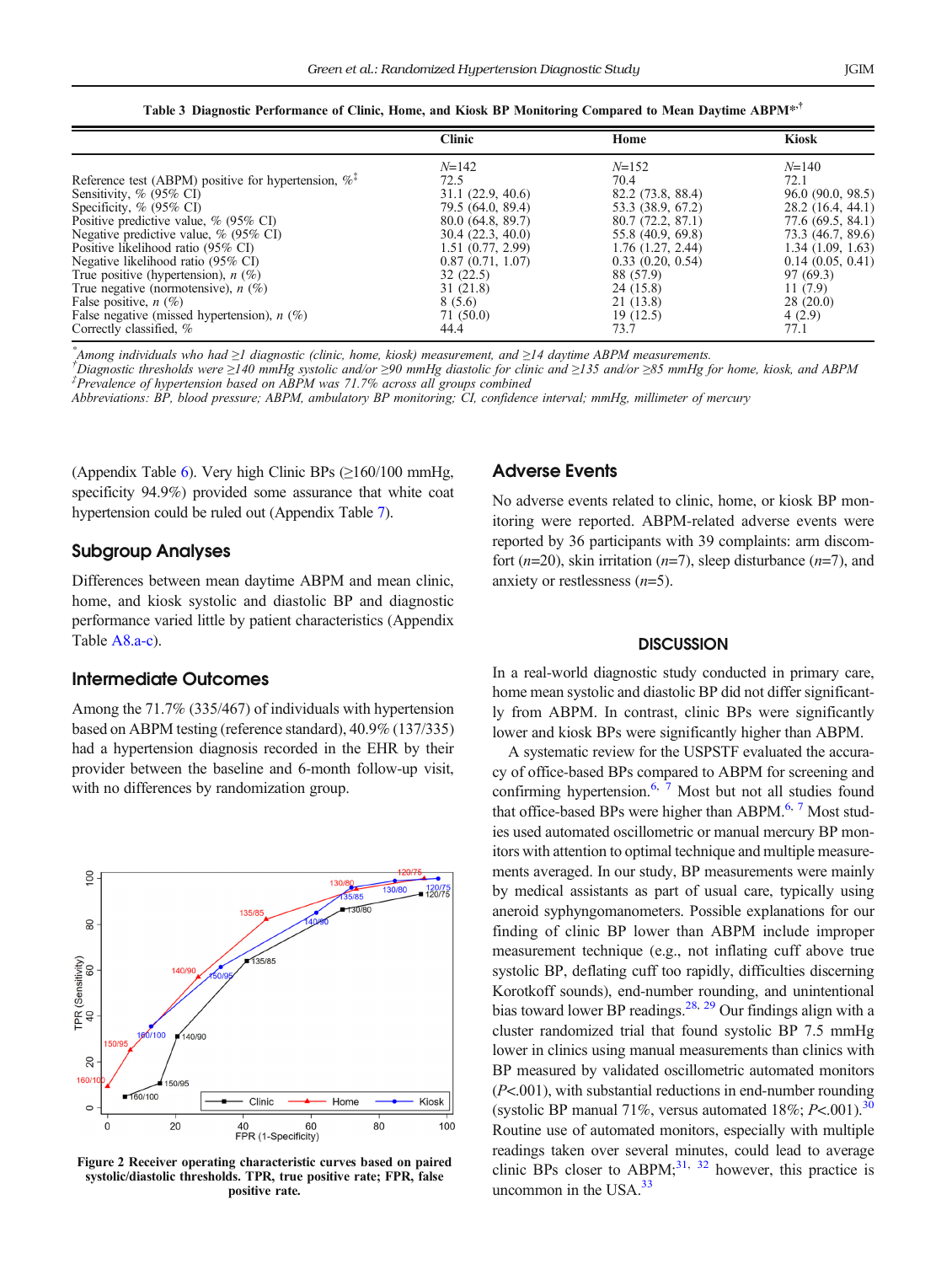Another reason that clinic BPs may have been lower than ABPM in our setting is because BP is rechecked only if the initial BP was >140/90 as recommended by our healthcare organization and national guidelines.<sup>[34](#page-8-0)</sup> This policy, recommended by our healthcare organization and national guidelines was informed in part by Handler et al., which analyzed data from National Health and Nutrition Examination Surveys among 22,641 adults with 3 BP readings.<sup>16</sup> Among those with Joint National Committee 7 (JNC7) $35$  defined stage 1 hypertension (systolic BP  $\geq$ 140 to <160 mmHg or diastolic  $\geq$ 90 to <100 mmHg) or stage 2 hypertension (systolic ≥160 mmHg or diastolic  $\geq$ 100 mmHg), 18.2% and 33.5%, respectively, were reclassified to a lower stage using the mean of the second and third BP readings, and less than 0.5% were reclassified to a higher stage. This was interpreted to mean that no additional measures are needed if the first BP is below a threshold, but if the first BP is high, it should be checked again after 5 min of rest. Criticisms of this paper include lack of comparison to ABPM or repeated BPs taken on separate days. Thus, downward reclassification after repeated BP measurements may lead to a bias of using the lowest BP instead of the true average, which our study suggests.

Lower clinic BPs resulted in lower sensitivity for detecting hypertension than home and kiosk. In the USPSTF review,  $6.7$  $6.7$ initial screening BPs had low sensitivity and moderate specificity for detecting ABPM-confirmed hypertension, with pooled sensitivity and specificity from 15 studies of 54% and 90%, respectively. However, confirmatory office-based BPs (i.e., after a high screening BP) tended to overdiagnose hypertension with pooled sensitivity and specificity from 8 studies of 80% and  $55\%$ .<sup>6, [7](#page-7-0)</sup> These results are in sharp contrast to our study, with clinic sensitivity 31.1% and specificity 79.5%. The negative likelihood ratio (calculated from both sensitivity and specificity) was close to 1.0, indicating that a clinic BP less than 140 mmHg systolic and 90 mmHg diastolic (negative test) had little impact on the likelihood that the ABPM would be negative. Our study suggests that confirmatory BPs in clinic, as practiced in routine care, may be more likely to underdiagnose than overdiagnose hypertension.

Home BP was similar to ABPM. BP is highly variable, particularly among individuals with untreated hypertension, with systolic often varying by 30–40 mmHg or more during daytime hours.<sup>[36](#page-8-0)</sup> Home provided many more BPs, with average standard deviation smaller than single or duplicate clinic measurements. Home had higher sensitivity than clinic for detecting hypertension, but at the expense of specificity. However, as most participants had hypertension, false positive rates were relatively low. Our Home BP results are similar to those reported by the USPSTF review,  $6, 7$  $6, 7$  which had HBPM pooled sensitivity and specificity 84.0% and 60.0%, respectively. While ABPM is considered the "gold standard," controversy remains.<sup>[27](#page-8-0)</sup> Both ABPM and HBPM are more predictive of cardiovascular events than clinic BPs. Three studies demonstrated that ABPM more closely correlates with left ventricular hypertrophy/mass than HBPM. $37-39$  $37-39$  $37-39$  However, no trials have

compared the effectiveness of ABPM and HBPM in preventing CVD events.

Mean systolic and diastolic BPs were significantly higher for kiosk than ABPM. Kiosk diagnostic accuracy was still better than clinic across a range of BP thresholds. The BP kiosk we used was validated against mercury manometers.<sup>[19](#page-8-0)</sup> Another study compared it to  $ABPM<sup>20</sup>$  with 100 individuals without treated hypertension taking triplicate kiosk BP measurements at local pharmacies on 4 separate days. Kiosk BP was only slightly higher than ABPM (by  $2.3\pm9.5$  mmHg systolic, 2.2±6.9 mmHg diastolic). Kiosks in our study were often in busy waiting rooms, possibly leading to higher BPs. While participants were instructed to rest 5 min before measurements, we are not certain they did. Additional study could determine if protocol or equipment adjustments (e.g., rest period, quiet location) improve BP kiosk performance.

Our study used ACC/AHA stage 2 recommendations for making a new diagnosis of hypertension<sup>5</sup>. Using ACC/AHA stage 1 BP thresholds, 86% of our population tested positive for hypertension. The ACC/AHA guidelines recommend lifestyle behavior change to lower BP for individuals with stage 1 hypertension at low risk for CVD and antihypertensive medications for those at moderate-to-high CVD risk. Most of our population was at moderate-to-high CVD risk and would qualify for antihypertensive medications at the lower stage 1 threshold. $5, 40$  $5, 40$ 

Even though home BP monitoring performed better than clinic and kiosk, many implementation challenges remain. The tools we used to systematically collect and average home BPs (Bluetooth connectivity and a database for averaging BPs) are not typically available in primary care. Furthermore, although participants and their physicians received ABPM results and the diagnostic interpretation of the test, only 41% of those with a positive test had a hypertension diagnosis recorded in the EHR by 6 months. We know of only one implementation study that is testing different strategies for improving hypertension diagnosis, with results not yet published.<sup>41</sup> This US study is testing a multilevel strategy that includes provider presentations, patient information, nurse training for teaching patients to conduct HBPM, EHRembedded clinical decision support, and increased access to a culturally adapted ABPM service. Results of this study might inform next steps for improving hypertension diagnosis.

# **Limitations**

Study limitations were first, since the study was conducted at a single healthcare organization, results might differ at other settings with different standards for measuring BP, such as use of automated BP. Second, African American and other racial/ethnicity groups were underrepresented. Third, although the accuracy of all BP monitors used was validated by estab-lished protocols, results might differ with other monitors.<sup>[42](#page-8-0)</sup> Fourth, participants were aware of their diagnostic group assignment and that they had high BP. Contextual and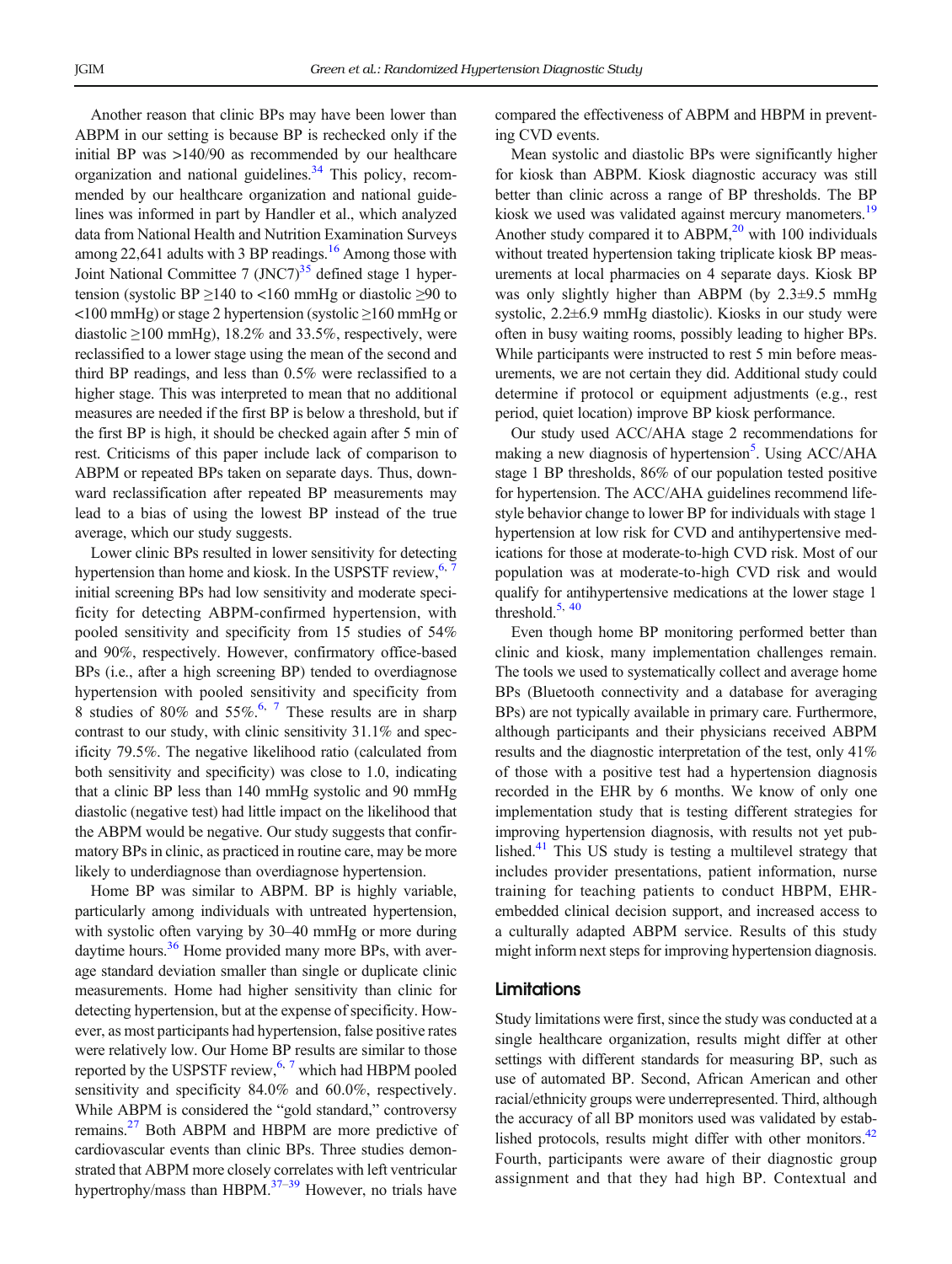<span id="page-7-0"></span>behavioral factors might have influenced BP diagnostic results. Fifth, diagnostic performance may have differed if we included individuals with lower BPs. Sixth, statistical comparisons of AUCs for ROCs of systolic or diastolic BP between diagnostic methods and the reference standard should be interpreted cautiously because the diagnosis of hypertension is based on both systolic or diastolic BP, rather than considering each measure separately, and thresholds for diagnosing hypertension differ across guidelines and subgroups. Last, assessment of comparative performance across measurement methods might have been more robust if participants had completed all three diagnostic regimens. However, our study compared hypertension diagnosis methods as used in realworld settings, which would not be possible with that study design.

#### **CONCLUSIONS**

In this diagnostic study, compared to ABPM, clinic had significantly lower and kiosk significantly higher mean BP measures. HBPM was not significantly different, lending further credibility to the utility of home measurements. Most participants with high BP on screening and ABPM diagnostic testing did not receive a hypertension diagnosis. New strategies are needed to improve hypertension diagnosis.

Supplementary Information The online version contains supplementary material available at [https://doi.org/10.1007/s11606-022-](https://doi.org/10.1007/s11606-022-07400-z) [07400-z.](https://doi.org/10.1007/s11606-022-07400-z)

Acknowledgements: We acknowledge the contributions of Chris Tachibana, PhD, for scientific editing. We acknowledge the research study team: Camilo Estrada, AA; Ron Johnson, MA; Ann Kelley, MHA; Miriam Marcus-Smith, RN, MHA; Stephen Perry, BS, Stacie Wellwood, LPN, AS; and Margie Wilcox, for their work on recruiting and conducting research visits, and project manager Christine Mahoney, MA, for her contributions in developing and launching data collection. We thank the Kaiser Permanente Washington primary care medical centers that allowed us to enroll their patients and provided space for research visits. We also acknowledge our patient and stakeholder advisory committee for their assistance in planning the study and interpreting the study results. We recognize Jerry Campbell, BS, who contributed to the concept, design, and research processes as a patient co-investigator prior to his death in 2019.

Corresponding Author: Beverly B Green, MD, MPH; Washington Permanente Medical Group, Seattle, WA, USA (e-mail: Bev.B. Green@kp.org).

Open Access This article is licensed under a Creative Commons Attribution 4.0 International License, which permits use, sharing, adaptation, distribution and reproduction in any medium or format, as long as you give appropriate credit to the original author(s) and the source, provide a link to the Creative Commons licence, and indicate if changes were made. The images or other third party material in this article are included in the article's Creative Commons licence, unless indicated otherwise in a credit line to the material. If material is not included in the article's Creative Commons licence and your intended use is not permitted by statutory regulation or exceeds the permitted use, you will need to obtain permission directly from the copyright holder. To view a copy of this licence, visit [http://creativecommons.](http://dx.doi.org/http://creativecommons.org/licenses/by/4.0/) [org/licenses/by/4.0/](http://dx.doi.org/http://creativecommons.org/licenses/by/4.0/).

Funding This work was supported through a Patient-Centered Outcomes Research Institute (PCORI) Project Program Award (CER-1511-32979). All statements in this report, including its findings and conclusions, are solely those of the authors and do not necessarily represent the views of PCORI.

#### REFERENCES

- 1. Han L, You D, Ma W, et al. National trends in American Heart Association revised Life's Simple 7 metrics associated with risk of mortality among US adults. JAMA network open. 2019;2(10):e1913131.
- 2. G. B. D. Risk Factors Collaborators. Global, regional, and national comparative risk assessment of 79 behavioural, environmental and occupational, and metabolic risks or clusters of risks, 1990-2015: a systematic analysis for the Global Burden of Disease Study 2015. Lancet. 2016;388(10053):1659-1724.
- 3. Muntner P, Hardy ST, Fine LJ, et al. Trends in blood pressure control among US adults with hypertension, 1999-2000 to 2017-2018. JAMA. 2020;324(12):1190-1200.
- 4. U. S. Preventive Services Task Force, Krist AH, Davidson KW, et al. Screening for hypertension in adults: US Preventive Services Task Force reaffirmation recommendation statement. JAMA. 2021;325(16):1650-1656.
- 5. Whelton PK, Carey RM, Aronow WS, et al. 2017 ACC/AHA/AAPA/ABC/ ACPM/AGS/APhA/ASH/ASPC/NMA/PCNA Guideline for the Prevention, Detection, Evaluation, and Management of High Blood Pressure in Adults: a Report of the American College of Cardiology/American Heart Association Task Force on Clinical Practice Guidelines. Circulation. 2018;138(17):e484-e594.
- 6. Guirguis-Blake JM, Evans CV, Webber EM, Coppola EL, Perdue LA, Weyrich MS. Screening for hypertension in adults: updated evidence report and systematic review for the US Preventive Services Task Force. JAMA. 2021;325(16):1657-1669.
- 7. Guirguis-Blake JM, Evans CV, Webber EM, Coppola EL, Perdue LA, Weyrich MS. Screening for hypertension in adults: a systematic evidence review for the U.S. Preventive Services Task Force. AHRQ Publication No. 20-05265-EF-1: Prepared for the Agency of Healthcare Research and Quality and the U.S. Department of Human and Health Services; 2020:Evidence Synthesis 197.
- 8. Kronish IM, Kent S, Moise N, et al. Barriers to conducting ambulatory and home blood pressure monitoring during hypertension screening in the United States. J Am Soc Hypertens. 2017;11(9):573-580.
- 9. Cohen JB, Padwal RS, Gutkin M, et al. History and justification of a national blood pressure measurement validated device listing. Hypertension. 2019;73(2):258-264.
- 10. Muntner P, Einhorn PT, Cushman WC, et al. Blood pressure assessment in adults in clinical practice and clinic-based research: JACC Scientific Expert Panel. J Am Coll Cardiol. 2019;73(3):317-335.
- 11. Muntner P, Shimbo D, Carey RM, et al. Measurement of blood pressure in humans: a scientific statement from the American Heart Association. Hypertension. 2019;73(5):e35-e66.
- 12. Green BB, Anderson ML, Campbell J, et al. Blood pressure checks and diagnosing hypertension (BP-CHECK): design and methods of a randomized controlled diagnostic study comparing clinic, home, kiosk, and 24 hour ambulatory BP monitoring. Contemp Clin Trials. 2019;79:1-13.
- 13. El Assaad MA, Topouchian JA, Darne BM, Asmar RG. Validation of the Omron HEM-907 device for blood pressure measurement. Blood Press Monit. 2002;7(4):237-241.
- 14. Ma Y, Temprosa M, Fowler S, et al. Evaluating the accuracy of an aneroid sphygmomanometer in a clinical trial setting. Am J Hypertens. 2009;22(3):263-266.
- 15. de Greeff A, Reggiori F, Shennan AH. Clinical assessment of the DINAMAP ProCare monitor in an adult population according to the British Hypertension Society Protocol. Blood Press Monit. 2007;12(1):51-55.
- 16. Handler J, Zhao Y, Egan BM. Impact of the number of blood pressure measurements on blood pressure classification in US adults: NHANES 1999-2008. J Clin Hypertens. 2012;14(11):751-759.
- 17. Altunkan S, Ilman N, Kayaturk N, Altunkan E. Validation of the Omron M6 (HEM-7001-E) upper-arm blood pressure measuring device according to the International Protocol in adults and obese adults. Blood Press Monit. 2007;12(4):219-225.
- Nunan D, Thompson M, Heneghan CJ, Perera R, McManus RJ, Ward A. Accuracy of self-monitored blood pressure for diagnosing hypertension in primary care. J Hypertens. 2015;33(4):755-762.